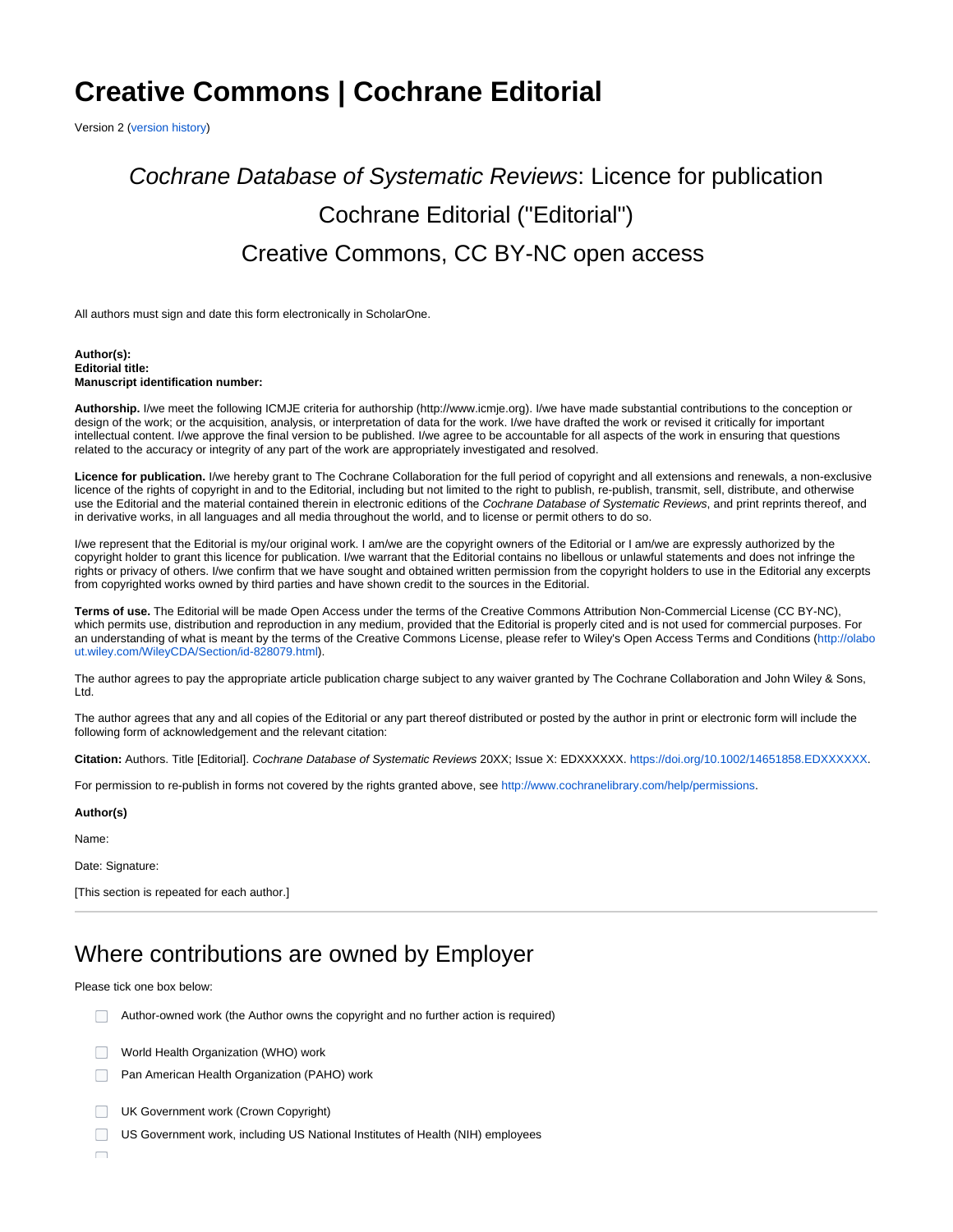- $\Box$ Other government work
- **US National Institutes of Health (NIH) grants**
- UK National Institutes of Health Research (NIHR) grants

### World Health Organization (WHO) work – Note to World Health Organization (WHO) staff members

#### [Download addendum.](https://documentation.cochrane.org/display/EPPR/WHO+addendum+%7C+Creative+Commons+licences+%7C+Protocol+or+Review)

A Cochrane Editorial prepared by a WHO staff member as part of the staff member's official duties belongs to WHO. For such cases, WHO has a standard agreement with John Wiley & Sons, Ltd. to vary certain provisions of this Form (including the grant of a non-exclusive licence). In such a case: (1) the paragraph 'Licence for Publication' will not apply but the staff member must still accept and submit this Agreement; and (2) the staff member should make arrangements for their Director to sign the official addendum to this Form (contact [openaccess@who.int](mailto:openaccess@who.int) with any queries); and (3) the WHO staff member shall then forward such addendum to [CochraneLFP@wiley.com](mailto:CochraneLFP@wiley.com) to arrange for it to be countersigned and returned to the WHO staff member.

The addendum, signed by WHO and Wiley, must be uploaded to ScholarOne.

Pursuant to the WHO Policy on Open Access, the WHO staff member has the right to deposit the Published Version to PubMed Central immediately upon publication.

### Pan American Health Organization (PAHO) work – Note to Pan American Health Organization (PAHO) staff members

#### [Download addendum.](https://documentation.cochrane.org/display/EPPR/PAHO+addendum+%7C+Creative+Commons+licences+%7C+Protocol+or+Review)

A Cochrane Editorial prepared by a PAHO staff member in the normal course of duty; or outside the normal course of duty but related to the work of PAHO belongs to PAHO. For such cases, PAHO has a standard agreement with John Wiley & Sons, Ltd. to vary certain provisions of this Form (including the grant of a non-exclusive licence). In such a case: (1) the paragraph 'Licence for Publication' will not apply but the staff member must still accept and submit the License for Publication form; and (2) the staff member should complete the PAHO addendum and contact the PAHO legal department ([LEG@paho.org\)](mailto:LEG@paho.org) to arrange for signature of the completed PAHO addendum by the PAHO Deputy Director; and (3) the PAHO staff member shall then forward such addendum to [CochraneLFP@wiley.com](mailto:CochraneLFP@wiley.com) to arrange for it to be countersigned by the Publisher and then returned to the PAHO staff member.

The addendum, signed by PAHO and John Wiley & Sons, Ltd. must be uploaded to ScholarOne.

Pursuant to the PAHO Policy on Open Access, the PAHO staff member has the right to deposit the Published Version to PubMed Central immediately upon publication.

### UK Government work (Crown Copyright) – Note to UK Government employees

The rights in a Cochrane Editorial prepared by an employee of a UK government department, agency, or other Crown body as part of his/her official duties, or which is an official government publication, belong to the Crown and must be made available under the terms of the Open Government Licence. Authors must ensure they comply with departmental regulations and submit the appropriate authorization to publish.

For Crown Copyright this form cannot be completed electronically and should be printed off, signed in the Contributor's signatures section above by the appropriately authorized individual and uploaded to ScholarOne by the UK government employee. If you require assistance with this process, please contact the Cochrane Editorial amd Methods Department ([emd@cochrane.org\)](mailto:emd@cochrane.org).

### US Government work – Note to US Government employees

A Cochrane Editorial prepared by a US federal government employee as part of the employee's official duties, or which is an official US Government publication, is called a "US Government work", and is in the public domain in the United States of America. In such a case, the paragraph 'Licence for Publication' will not apply but the author(s) must still sign this Agreement. If the Cochrane Review or Protocol was not prepared as part of the employee's duties or is not an official US Government publication, it is not US Government work.

### US National Institutes of Health (NIH) employees

#### [Download NIH Publishing Agreement and Manuscript Cover Sheet.](https://community.cochrane.org/publicaccess.nih.gov/nih_employee_procedures.htm)

For NIH employees only, Wiley accepts the NIH Publishing Agreement and Manuscript Cover Sheet ("Cover Sheet"). If a Cochrane Editorial is accepted for publication, each NIH employee author should sign the Cover Sheet and upload it to ScholarOne. By uploading the signed Cover Sheet to ScholarOne, the NIH employee accepts those terms of the Licence for Publication that are not in conflict with the terms specified in the Cover Sheet. If you require assistance with this process, please contact the Cochrane Editorial and Methods Department [\(emd@cochrane.org](mailto:emd@cochrane.org)).

The Cochrane Editorial will be identified as a US Government Work and will be in the public domain in the USA. In addition, the NIH employee has the right to deposit the Published Version to PubMed Central immediately upon publication.

### Other government work – Note to other government employees